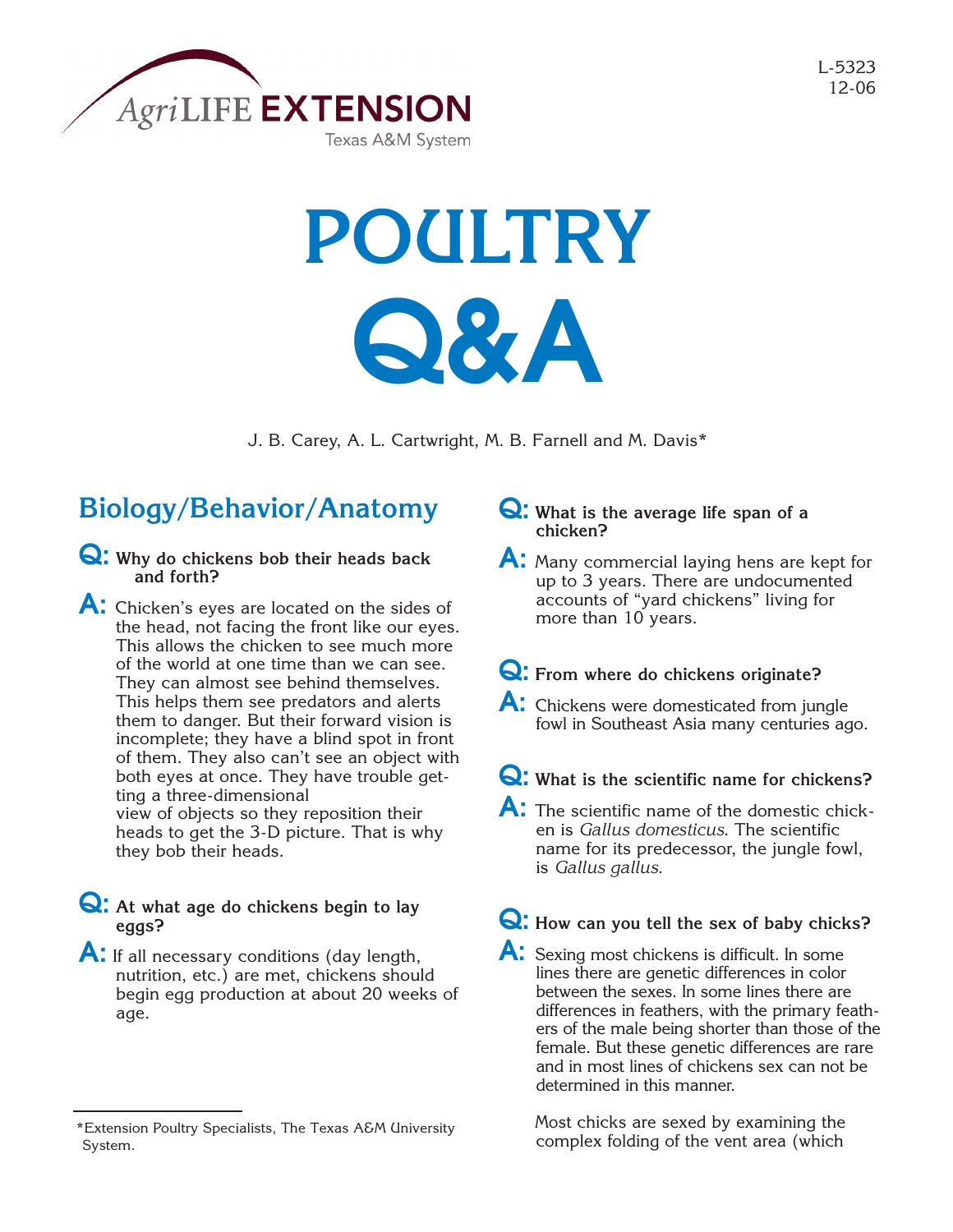roughly corresponds to the anal area). This method is extremely difficult and it takes lots of time and practice to acquire this skill.

## **Q: How can baby chicks survive without a mother hen?**

A: Newly hatched chicks have certain inborn behaviors. They are curious and they peck and scratch. In this way, newly hatched chicks learn what to eat.

## **Q: Why do hens stop laying eggs?**

A: Healthy hens stop laying for either of two reasons:

- 1) They have been in production for a while and are entering a molt; or
- 2) They are not stimulated appropriately by light. Hens lay when they receive the required hours of light (day length) each day.

## **Q: How do chickens reproduce?**

A: The male mounts the hen from behind and stands on her back. The penis transfers semen into the cloaca of the hen. The cloaca is a common receptacle for the intestinal tract, the reproductive system and the urinary system. Spermatozoa are stored in accessory sex organs in the female. There, the spermatozoa are nourished and released over several weeks. So, the rooster does not have to mate with the hen each time she is to lay an egg to produce fertile eggs. Hens remain highly fertile for about 10 days to 2 weeks after mating. Then they need to mate again to increase the fertility of the eggs laid.

Hens ovulate about every 24 to 26 hours. The egg yolk has a germ cell on its surface. The spermatozoa fertilize this germ cell. Then the albumen, or white of the egg, is secreted around the yolk by the reproductive tract. Finally, the shell membranes and the shell are secreted and deposited as the egg travels down the reproductive tract. The egg is laid through the cloaca. This is the way fertile eggs are laid by the hen. The hen would still lay eggs if a rooster were not around, but the eggs would not be fertile.

## **Q: In random chicken matings, what percent of eggs produced result in male offspring?**

A: The sex ratio in chickens is 50:50.

## **Q: Are poultry comfortable in a modern poultry barn?**

A: Yes, modern poultry facilities provide optimum conditions for birds to grow. Temperature, humidity, lighting, ventilation, ammonia concentration, litter condition, feed rations and water quality are constantly monitored to provide the birds with a healthy environment. Chickens reared in a poor environment are not productive, so growers have an economic incentive to raise their animals in a comfortable setting.

## **Q: Do domesticated chickens and turkeys prefer to live outdoors?**

A: A properly maintained poultry barn is a comfortable environment for birds where they are protected from predators and have a readily available food supply. When doors to poultry barns have been left open accidently, only a few birds have actually left the safety of the poultry facility.

## **Q: Would domesticated poultry be better off if released in the wild?**

A: No, the natural world is a cruel and inhospitable environment. Feral poultry would immediately face temperature extremes, predators, disease and starvation. Experts estimate that more than 60 percent of Bobwhite Quail die each year because of these natural factors. Today's poultry industry raises birds according to strict animal welfare guidelines, with the aim of providing a humane environment.

## **Q: Are U.S. poultry producers responsible for causing avian influenza?**

A: No. U.S. poultry producers constantly monitor their birds for diseases and have preparedness plans and biosecurity procedures in place to prevent disease. Commercial poultry in the U.S. have the best possible veterinary care. Also, poultry in modern rearing facilities are isolated from migratory birds, which may transmit avian influenza.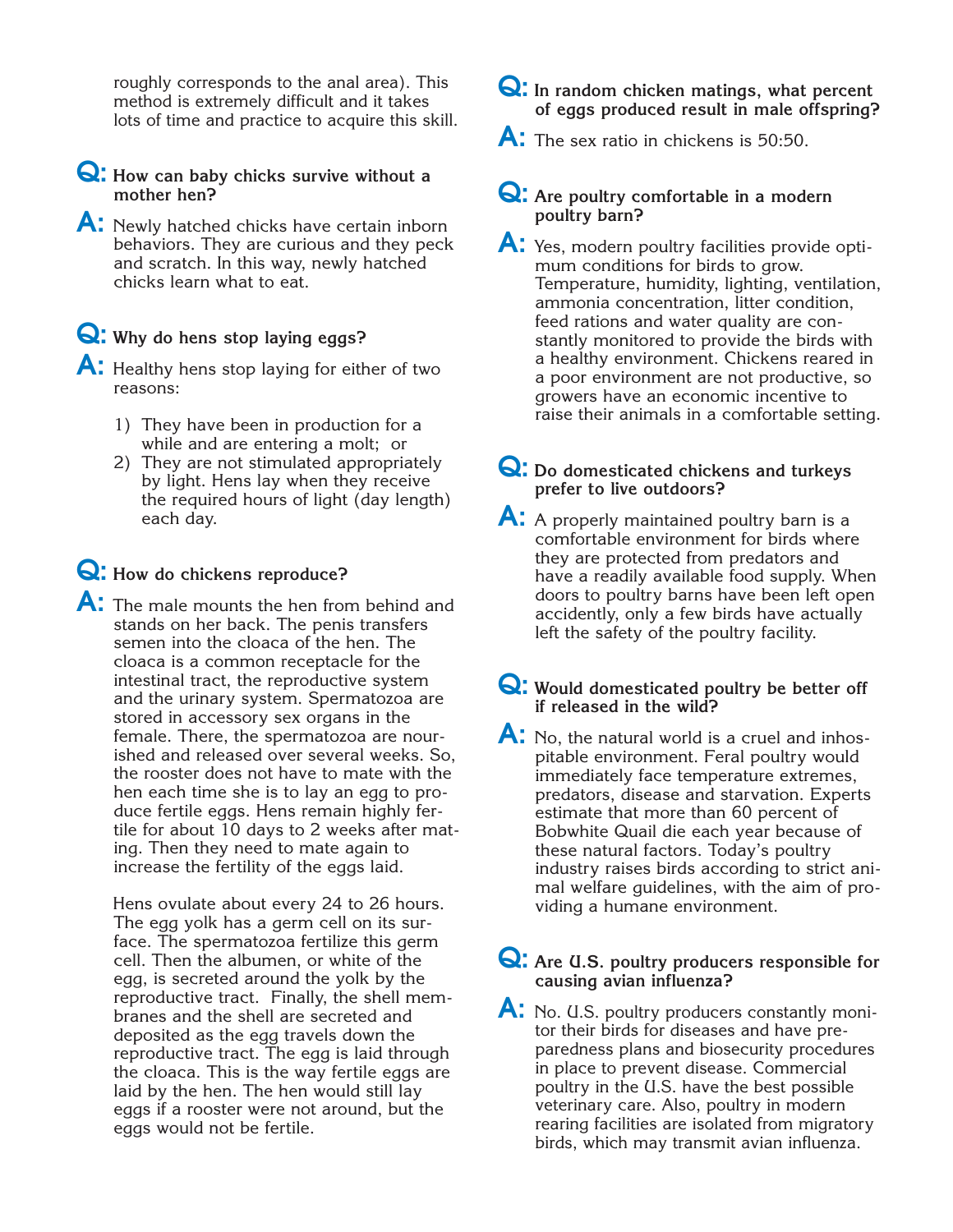# **Incubation/Embryology**

**Q: Which part of the egg develops into a baby chicken, the yolk or the white?**

A: Neither. In a fertilized egg there is a group of cells on the surface of the yolk in an area called the germinal disc. By the time the egg is laid by the hen, there are several hundred thousand cells in this disc. These cells develop into the embryo, which eventually surrounds the yolk and uses it for food.

## **Q: Should fertile eggs with dirty shells be incubated?**

A: Dirt on an egg can restrict oxygen and gas exchange in the egg. A very fine sand paper can be used to remove soiled areas. The main problem is that the soiled area can cause bacterial infection. It is best to incubate only clean eggs.

## **Q: Does incubation temperature influence the sex of hatching eggs?**

**A:** Incubation temperature has nothing to do with determining the sex of the bird. Altering the incubation temperature will only reduce the number of eggs that hatch and threaten the health of the birds.

## **Q: What is candling eggs and how is it done?**

A: Egg candling is the process of shining a bright light through the egg to examine its internal contents. One easy way to candle an egg is to use a small, bright flashlight.

**Q: Will incubation of double-yolked eggs result in "twin chickens"?**

A: Double-yolked eggs almost never hatch. Even though a double-yolked egg is larger, it cannot support the development of two chicks.

## **Q: What is the purpose of turning eggs during incubation?**

- A: The yolk is less dense than the white, so the yolk floats to the top of the egg. Turning repositions the yolk and white, keeping the yolk and the embryo from pressing against and possibly sticking to the inside of the eggshell.
- **Q: What is the recommended environmental temperature for newly hatched, or brooding, chicks?**
- A: The brooding box should contain a range of temperatures at all times. The area close to heat lamps should be 95 degrees F, but other areas away from the light should be cooler so the chicks can cool themselves if they get too hot. If the chicks huddle together by the light, they are too cold. If they huddle around the edges of the brooder away from the light, they are too hot. The temperature in the brooding box can be decreased 5 degrees each week as the chicks get older.

# **Products/Food Safety**

- **Q: Are hormones used to produce poultry meat?**
- A: No, hormones are not fed or administered to commercial poultry. The rapid growth rates and feed efficiencies in commercial poultry are the result of traditional genetic selection, good nutrition, and improved animal husbandry practices to maintain the health and productivity of poultry.
- **Q: Are antibiotics indiscriminately used in poultry production?**
- A: No. antibiotic treatment is costly and is used only under the strict supervision of a poultry veterinarian to treat sick birds or to prevent diseases that are likely to occur. When antibiotics are administered, withdrawal periods are strictly adhered to. This ensures that no antibiotic residues remain in the meat we eat. Alternatives to antibiotics are frequently used, including vaccinations and probiotics (such as the beneficial bacteria commonly found in yogurt).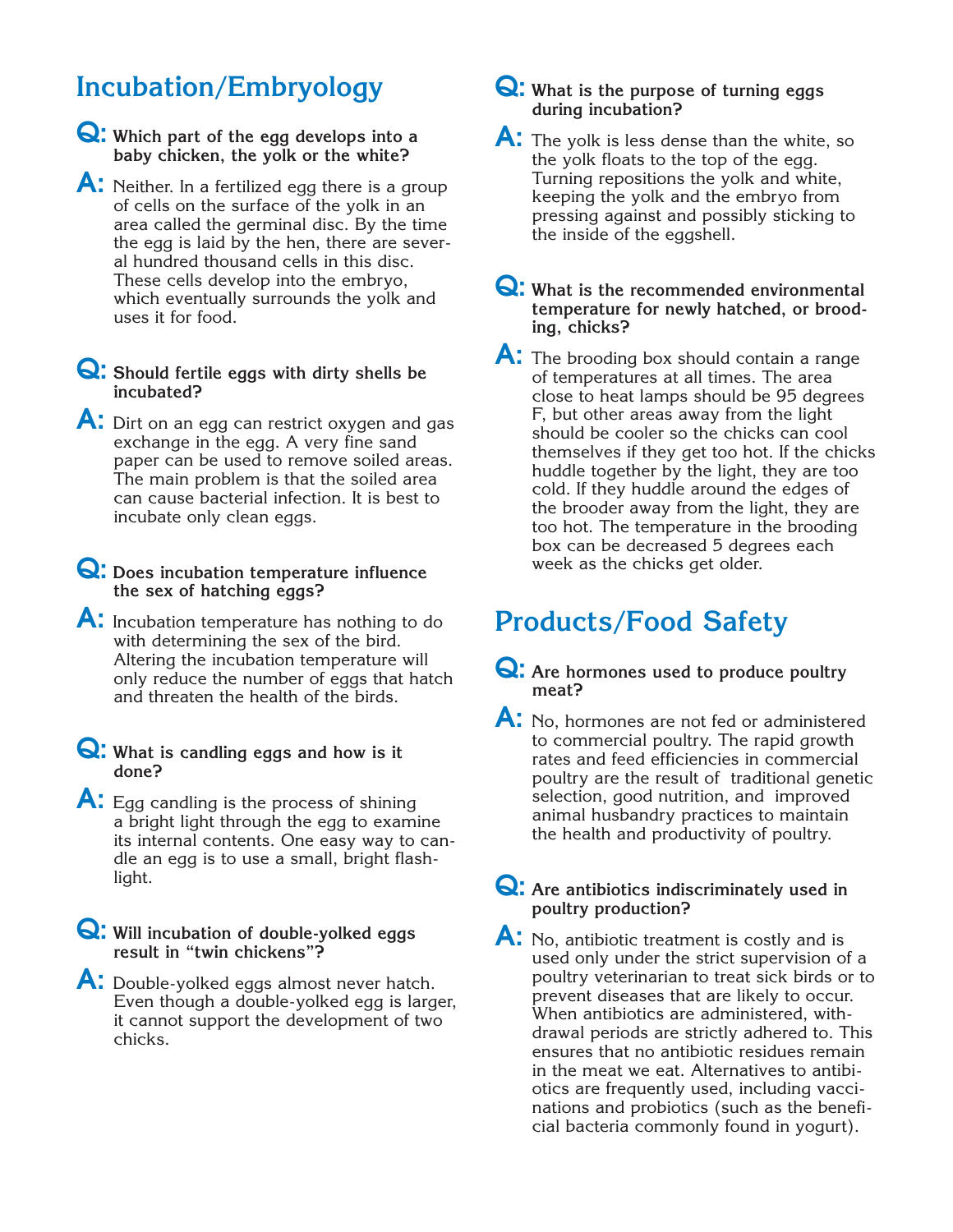## **Q: Are supermarket poultry injected with artificial additives and artificial flavors?**

A: Poultry is sometimes injected with salt solutions and chicken broth to improve meat tenderness, taste and shelf life. These are natural solutions that enhance product quality and can reduce bacterial spoilage.

## **Q: Why are some of the processed chickens purchased in stores yellow?**

- **A:** The yellow color of chicken skin is the result of natural pigments found in corn or other feed ingredients in the diet of chickens.
- **Q: What are "free range" chickens?**
- A: Free range refers to chickens that have access to an environment outside a chicken house or sheltered area.
- **Q: Are "free range" and "organic" poultry more wholesome than conventionally raised poultry?**
- **A:** All poultry—whether free range, organic or conventionally raised—are fed diets that meet or exceed the National Research Council's recommendations for Poultry Nutrition. While the feed formulations used by different growers may vary, the actual nutrient content and wholesomeness of all poultry products is comparable.

#### **Q:** Why do chickens and turkeys have white **and dark meat?**

A: Different muscles do different jobs for the bird. Muscles that are used almost constantly, such as leg and thigh muscles, are dark. Muscles that are used to move quickly for short periods of time, such as the wing muscles, are white. Because they work differently, white and dark muscles have different fuel demands and oxygen usage. The ability to store and use oxygen for energy metabolism determines whether a muscle will appear white or dark.

## **Q: Do eggs from Araucana chickens really have no cholesterol?**

A: No, they have cholesterol just like all other eggs.

## **Q: Is it safe to eat raw eggs?**

A: The risk of food poisoning from bacterial contamination is highest with raw eggs. To reduce the risk of food poisoning, people should not consume raw or lightly cooked eggs.

# **Q: How long will table eggs stay fresh?**

A: Fresh eggs can be stored in a refrigerator (at 40 to 45 degrees F) for 4 to 5 weeks after the packaging date on the carton. Hard-boiled (cooked) eggs should be kept in the refrigerator for no more than 1 week.

## **Q: What are blood spots?**

A: Although rare in packaged eggs, blood spots can sometimes be found when an egg is cracked. These spots are caused by the rupture of a blood vessel during the formation of the egg. Blood spots are most often found on the outer surface of the yolk. They do not indicate that an egg is fertile. After a period of time a blood spot will dissipate, so if you see a blood spot it means the egg is fresh. Eggs with blood spots are fine to consume. The blood spot can be removed with the tine of a fork or the tip of a knife.

Another imperfection that can be found in an egg is a meat spot. Meat spots are usually found in the albumen (white) of the egg. Meat spots are pieces of the oviduct of the chicken that have become dislodged during the formation of the egg and have been deposited in the albumen. Eggs with meat spots are also safe to consume. The meat spots can be removed with the tine of a fork or the tip of a knife.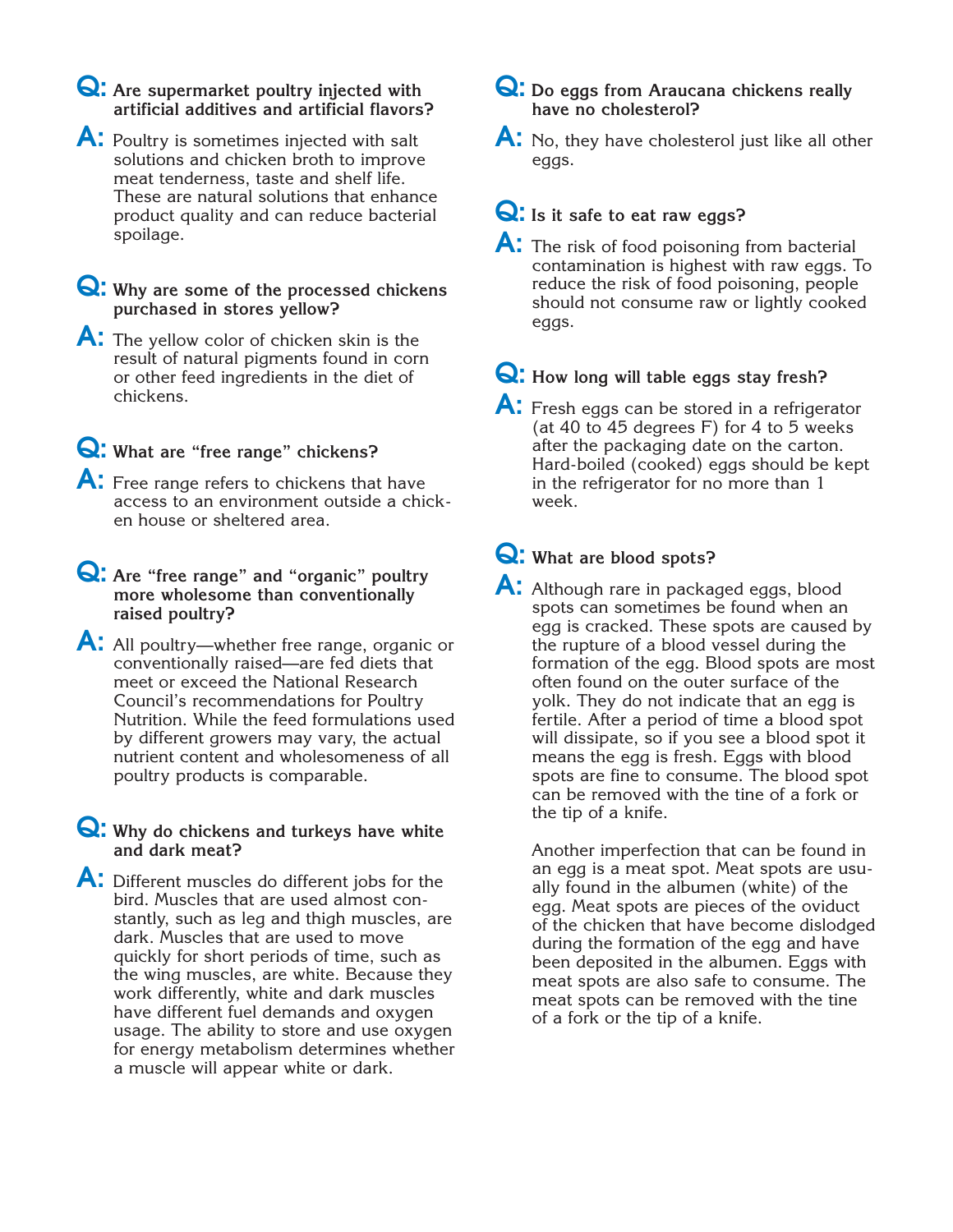- **Q: Is there a difference in the nutritional quality of brown-shelled and white-shelled eggs?**
- A: No, there is no difference. The color of the eggshell is determined by the breed of hen that lays the egg. White egg layers have white feathers and ear lobes, while brown egg layers usually have darker feathers and always have red ear lobes. Hens that lay brown-shelled eggs are usually larger than hens that lay white-shelled eggs, and thus require more food. This is why brown eggs are typically more expensive than white eggs.
- **Q:** Are fertile eggs more nutritious than non**fertile eggs?**
- A: No. Most table eggs that are bought at the grocery have no chance to be fertile anyway, because the hens are not housed with roosters.
- **Q: How should I store my eggs at home?**
- A: Even though most refrigerators have a place to store eggs, eggs should be stored in the carton in which they are purchased. This is because eggshells have thousands of tiny pores to allow gases to move in and out of the egg. Eggs not stored in the carton can pick up odors from other items in the refrigerator.
- **Q: Why is there a greenish ring around the yolk of hard-boiled eggs?**
- **A:** The greenish ring is caused by a combination of iron and sulfur when the egg is cooked too long or not cooled quickly after cooking. Such eggs are safe to eat.
- **Q: What are the stringy pieces of white around the yolk?**
- A: These strands are called chalazae. They are thickened pieces of the albumen (white) that help keep the yolk centered in the egg. They do not indicate fertility and are a natural part of the egg.
- **Q: Why is the albumen (white) sometimes cloudy or greenish or yellowish in color?**
- A: Cloudiness is caused by carbon dioxide in the albumen that has not had time to escape through the pores in the eggshell. There is nothing wrong with these eggs, and the cloudiness indicates that the egg is very fresh. A slight green or yellow color to the albumen of fresh eggs indicates the presence of riboflavin (Vitamin  $B_2$ ). These eggs are safe to consume.
- **Q: How long can I keep fresh poultry meat?**
- A: All fresh meats should be cooked or frozen within 1 to 2 days after purchase.
- **Q: How long can I keep frozen poultry meat?**
- A: Frozen poultry meats will retain their quality in the freezer for 3 to 6 months.
- **Q: What do the terms "Fresh," "Frozen" and "Hard Chilled" mean?**
- A: The term "Fresh" is allowed for poultry that has never had an internal temperature below 26 degrees F. "Hard Chilled" or "Previously Hard Chilled" is used for products whose internal temperature has been below 26 degrees F but not below 0 degrees F. "Frozen" or "Previously Frozen" refers to poultry that has had an internal temperature below 0 degrees F.
- **Q: How is the term "Organic" used on poultry products?**
- A: The term "Organic" cannot be used by itself. However, the U.S. Department of Agriculture does allow the use of the phrase "certified organic by (a certifying entity)."